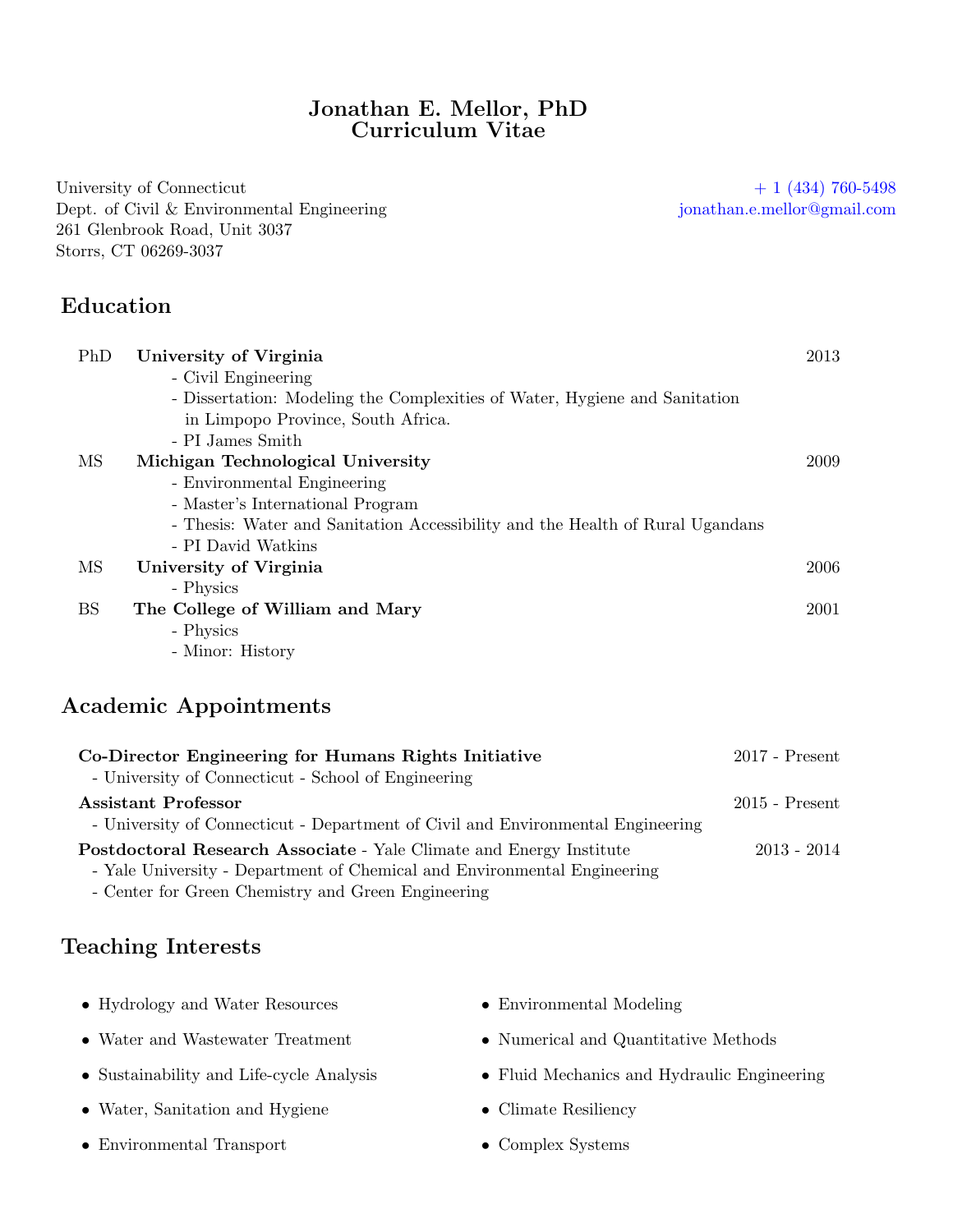# **Certification**

Engineer-in-Training 2009 The State of Maryland

# Courses Taught at University of Massachusetts Dartmouth

- Civil Engineering Design 2020
- Fluid Mechanics 2020
- Emerging Trends in Global Sustainability 2020
- Civil Engineering Project 2020

# Courses Taught at University of Connecticut

- Foundations of Engineering 2015 2016 (2 times)
	- Included both classroom and laboratory class sessions for ∼90 mostly freshman civil and environmental engineering students.
	- Topics: Introduction to Matlab, groundwater flow through porous media, groundwater pumping and contaminant transport.
- Fundamentals of Environmental Engineering 2017 2019 (3 times)
	- Used mix of problem-based learning, small group work, lecture and "think-pair-share" techniques for classes ∼90 mainly sophomore and junior civil and environmental engineering students.
	- Topics: Mass and energy balances, renewable and non-renewable energy, climate change, air quality and atmospheric mixing, hydrology, subsurface contamination and remediation, risk assessments, life-cycle analysis, sustainability principles, surface water quality, water and wastewater treatment.
- Environmental Transport Phenomena 2017 2019 (3 times)
	- Used mix of lecture, student presentations and in-class exercises for classes of ∼15 graduate students.
	- Topics: Mass balances, diffusion coefficients, solutions to Fick's Law, heat transport, momentum transport, turbulence and air-water exchange.
- Quantitative Methods for Engineers 2015 2019 (5 times)
	- Used mix of lecture, student presentations and in-class exercises for classes of ∼15 graduate students.
	- Topics: Basic probability, distribution functions, hypothesis testing, simple and multiple regression, ANOVA, Monte Carlo analysis, time series analysis, solutions to ordinary and partial differential equations, numerical solutions to differential equations including finite difference methods.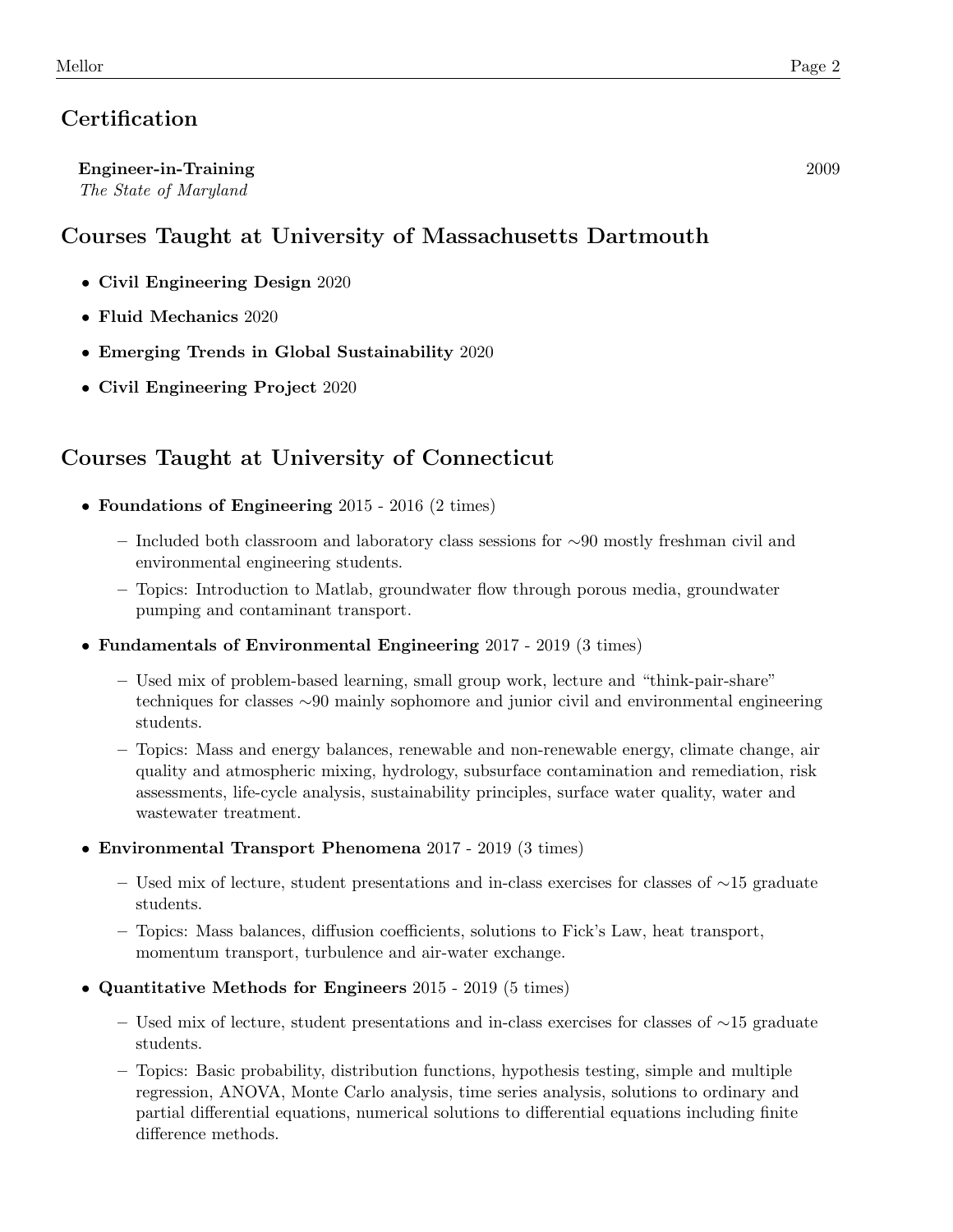## Senior Design Projects Mentored

| Town of Franklin, CT Water Supply and Wastewater Treatment Design<br>- Sponsor: Lenard Engineering Inc.                      | 2018 |
|------------------------------------------------------------------------------------------------------------------------------|------|
| Town of Groton, CT Water Pollution Control Facility: Anaerobic Digestion<br>- Sponsor: Town of Groton, CT                    | 2017 |
| Small Scale Irrigation Project at Abba Samuel River Watershed, Ethiopia<br>- Sponsor: Ethiopian Institute of Water Resources | 2016 |

# Engineers Without Boders (EWB) Projects Mentored

| El Jobo, Nicaragua - Sanitation Project<br>- Design and construction of household latrines                                                                                                | $2020$ - Present |
|-------------------------------------------------------------------------------------------------------------------------------------------------------------------------------------------|------------------|
| Spring Valley Student Farm, Storrs, CT - Irrigation Project<br>- Partner: Spring Valley Student Farm<br>- Design and implementation of a drip irrigation system                           | $2018$ - Present |
| Abra Malaga, Peru - Sanitation Project<br>- Partner: Asociación de Ecosistemas Andinos (ECOAN)<br>- Design and construction of biodigester latrines                                       | $2017$ - Present |
| Willimantic, CT - Rainwater Harvesting Project<br>- Partner: Commercially Licensed Cooperative Kitchen, inc.<br>- Design and implementation of rainwater harvesting and irrigation system | $2015$ - Present |
| Common Good Garden, Old Saybrook, CT - Accessibility Project<br>- Partner: Common Good<br>- Design of garden upgrade to improve handicap accessibility                                    | 2019             |
| Hyderabad, India - E-learning Project<br>- Partner: Kasturba Gandhi National Memorial Trust<br>- Design and implementation of computer labs and E-learning centers                        | $2015 - 2018$    |
| Woreta Zuria Administrative Kebele, Ethiopia - Irrigation Project<br>- Partner: Ethiopian Institute of Water Resources<br>- Designed small scale irrigation scheme                        | $2015 - 2018$    |
| Pope Park, Hartford, CT - Erosion Control Project<br>- Partner: Friends of Pope Park and the City of Hartford<br>- Designed terrace plan to control erision                               | $2012 - 2015$    |

# Undergraduate Research Projects Mentored

1. Caitlin Turney and Mateo Escobar (2018 - 2019)

Research Area: How to best improve sanitation practices in the Peruvian Andes - Community-Led Total Sanitation and Citizen Science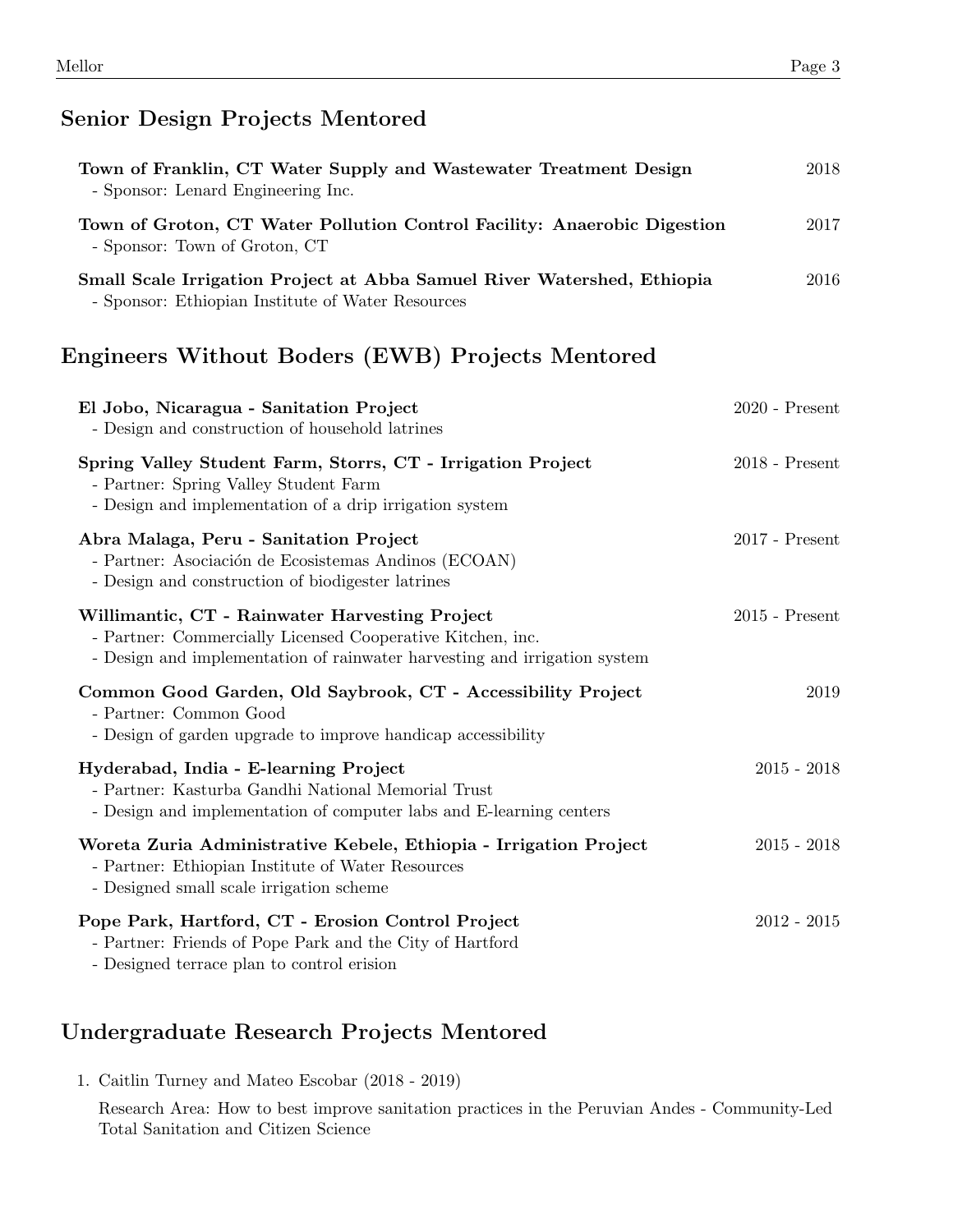2. Muhammad Mahmud and Daniel Backal (2017)

Research Area: Improving the design of a portable rainwater harvesting device for nomadic communities of Botswana

3. Manjoor Vahora (2017)

Research Area: Improved materials for a portable rainwater harvesting device for nomadic communities of Botswana

4. Alexa Friedman (2017)

Research Area: A social and economic comparison of water supply options for Botswana.

5. Spencer Matonis (2015 - 2017)

Research Area: Improving the efficacy of ceramic water filters

- 6. Elizabeth Burgess (2015 2016) Research Area: Climate change and rainwater harvesting
- 7. Kelsey Reeves (2015 2016) Research Area: Ceramic water filters
- 8. Shannon Swiderski (2015) Research Area: Climate change and rainwater harvesting

# Departmental Service (UMassD CEN)

Accreditation Board for Engineering and Technology (ABET) Committee Member 2020 - Present

## School of Engineering Service (UMassD)

| Engineers Without Borders Faculty Advisor        | $2020$ - Present |
|--------------------------------------------------|------------------|
| Freshman Engagement in Engineering Working Group | $2020$ - Present |

#### Departmental Service (UConn CEE)

| Undergraduate Courses and Curriculum Committee                             | $2019$ - Present |
|----------------------------------------------------------------------------|------------------|
| Accreditation Board for Engineering and Technology (ABET) Committee Member | 2017 - 2018      |
| Graduate Admissions Committee                                              | $2015 - 2016$    |

## School of Engineering Service (UConn)

| Co-Director Engineering for Human Rights Initiative | $2017$ - Present |
|-----------------------------------------------------|------------------|
| Engineers Without Borders Faculty Advisor           | $2015$ - Present |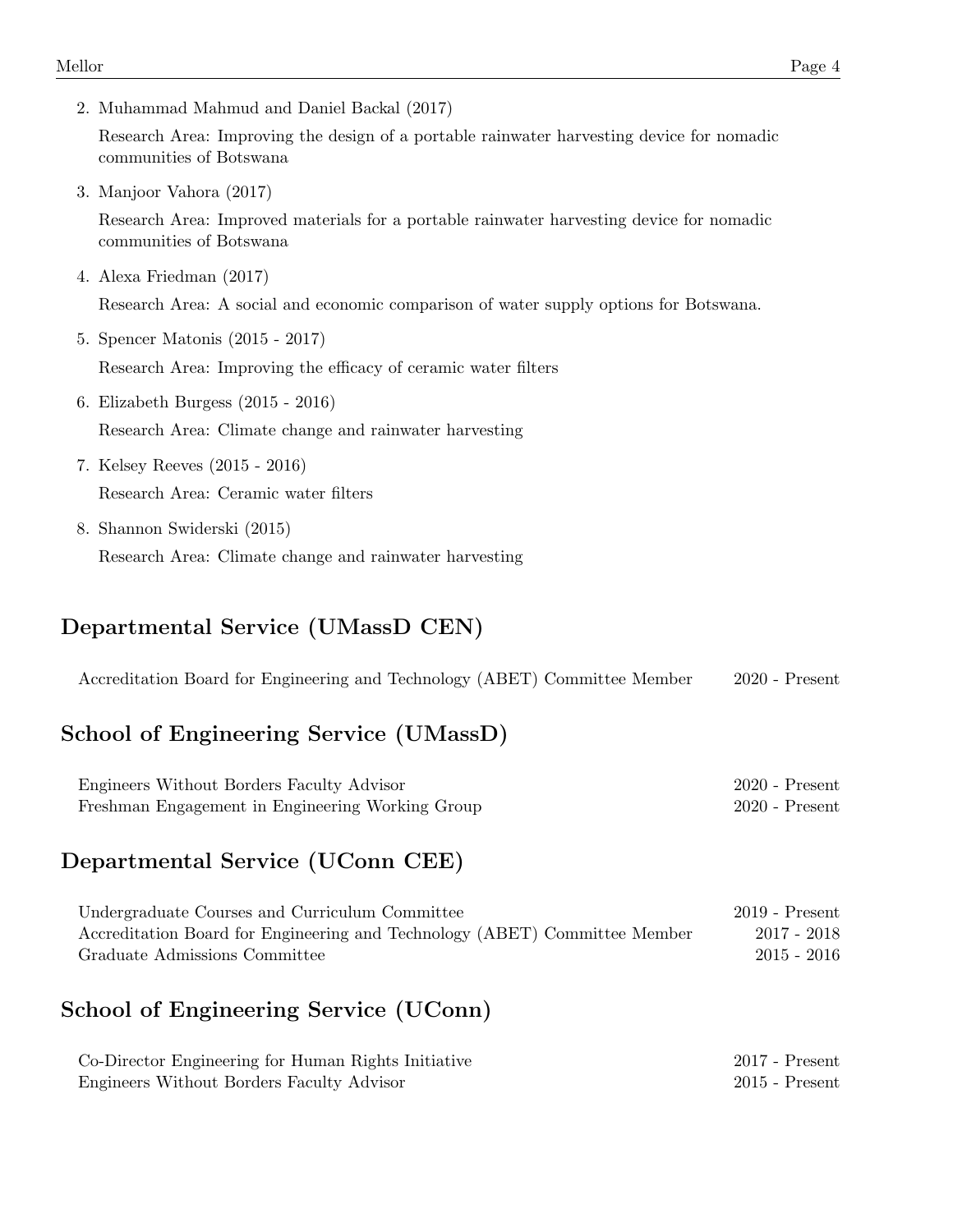# University Service (UConn)

| Universitis 21 RISE Review Committee Member           | 2019          |
|-------------------------------------------------------|---------------|
| Summer Undergraduate Research Fund Reviewer           | $2016 - 2018$ |
| Imagine, Develop, Engage, Apply (IDEA) Grant Reviewer | 2016          |

# Professional and Management Experience Highlights

| Site Coordinator                    | Charlottesville, VA and Limpopo, South Africa |
|-------------------------------------|-----------------------------------------------|
| Water and Health in Limpopo Project | 2011                                          |

- − Oversaw 40 undergraduate and graduate students from the University of Virginia and the University of Venda (Univen) in Limpopo Province, South Africa.
- − Responsibilities:
	- Managed five water and health research and humanitarian projects.
	- Served as a conduit and facilitator between UVA and Univen faculty, staff and students.
	- Stakeholder coordination, community outreach and multicultural team building.

#### Peace Corps Volunteer - Water Resources Engineer Manuscus Engineer Kalisizo, Uganda United States Peace Corps 2007 - 2009

− Worked as a water resources engineer in a Ugandan non-governmental organization in Kalisizo, Uganda.

- − Responsibilities:
	- Directed water and sanitation projects.
	- Supervised construction and rehabilitation of wells and latrines.
	- Initiated organizational and professional development with staff.
	- Founded environmental clubs at local schools.

#### Project Manager - What Works Best in Diarrheal Disease Prevention? Kalisizo, Uganda Open Palm COWESER 2007 - 2009

- − Managed a research and humanitarian project that brought water and sanitation education and infrastructure to over 10,000 people in six rural communities.
- − Responsibilities:
	- Engineering design and implementation.
	- Managing a ten-person team.
	- Data collection and analysis.
	- Community mobilization.

Project Manager Houghton, MI and Fronterizo, Guatemala Engineers Without Borders 2006

− Led a 50-person team of students and faculty members who successfully brought two sustainable water supplies to adjacent communities in Fronterizo, Guatemala.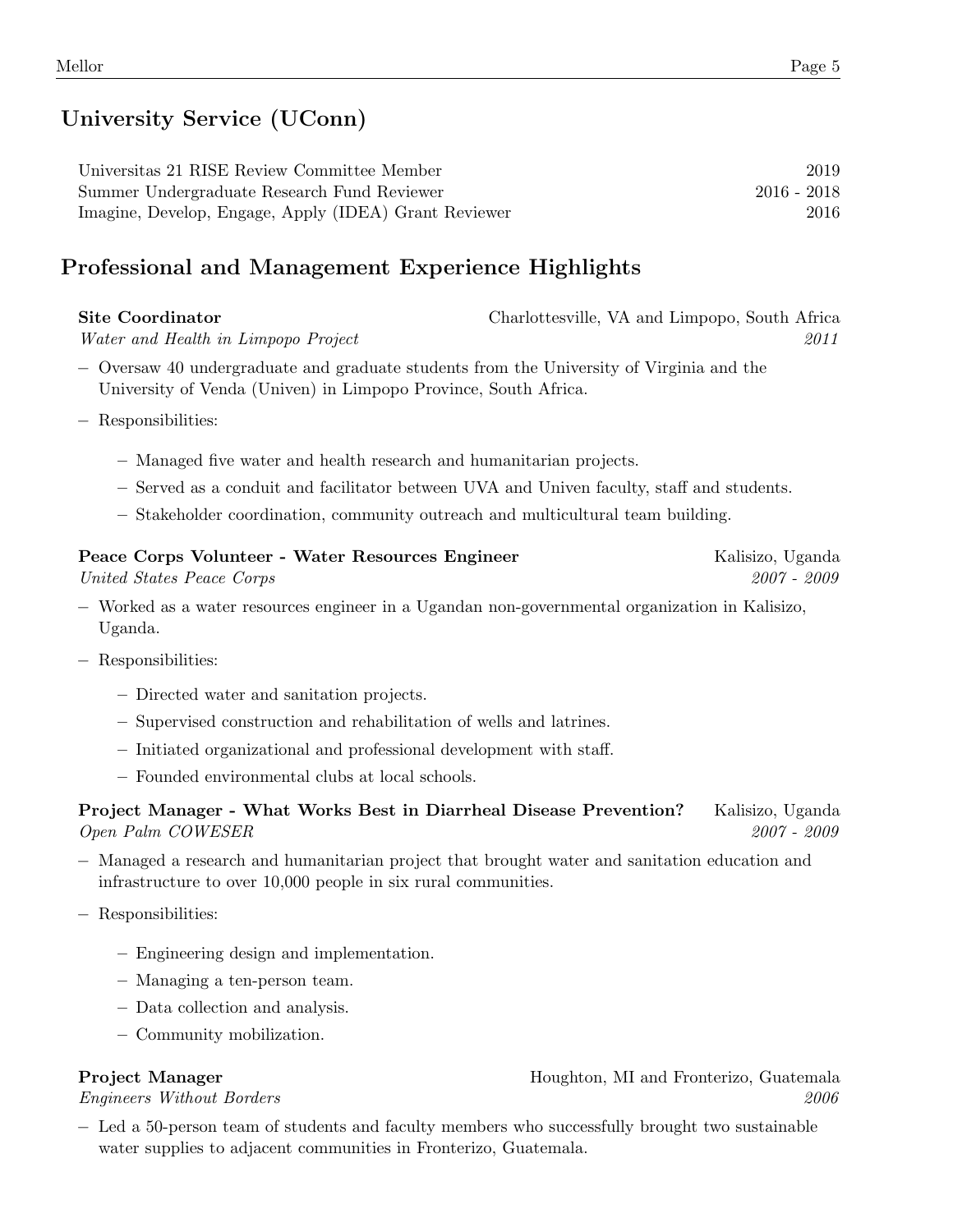- − Responsibilities
	- Engineering design.
	- Overall project planning and management.
	- Community education and outreach.

# Selected Awards and Fellowships

| Environmental Leadership Award First Runner-Up<br>- University of Connecticut Office of Environmental Policy | 2019      |
|--------------------------------------------------------------------------------------------------------------|-----------|
| Science To Achieve Results (STAR) Fellowship<br>- The Environmental Protection Agency                        | 2011-2013 |
| William R. Walker Graduate Research Fellowship<br>- Virginia Water Resources Research Center                 | 2011      |

## Short Course Modules Taught at UConn

- Orientation to Engineering Out of Class Presentation (2019)
	- Delivered short learning module to ∼20 freshman engineering students focusing on low-cost water treatment options.
- Explore Engineering  $(2017)$ 
	- Delivered six short learning modules to  $\sim$ 20 high school students each time introducing them to the subject of environmental engineering.
- Orientation to Engineering Out of Class Presentation (2015)
	- Delivered short learning module to ∼20 freshman engineering students focusing on groundwater hydrology.

## Courses Taught at UVA

- Global Health Research Methodologies (Co-Instructor) (2011)
	- Focused on environmental sampling as well as water scarcity and water quality in low-income regions.
- Global Health Policy and Practice (Co-Instructor) (2011)
	- Focused on environmental sampling as well as water scarcity and water quality in low-income regions.
- Science, Technology and Society and Engineering Practice (Teaching Assistant) (2010)
- Introductory Physics (Teaching Assistant) (2001-2003)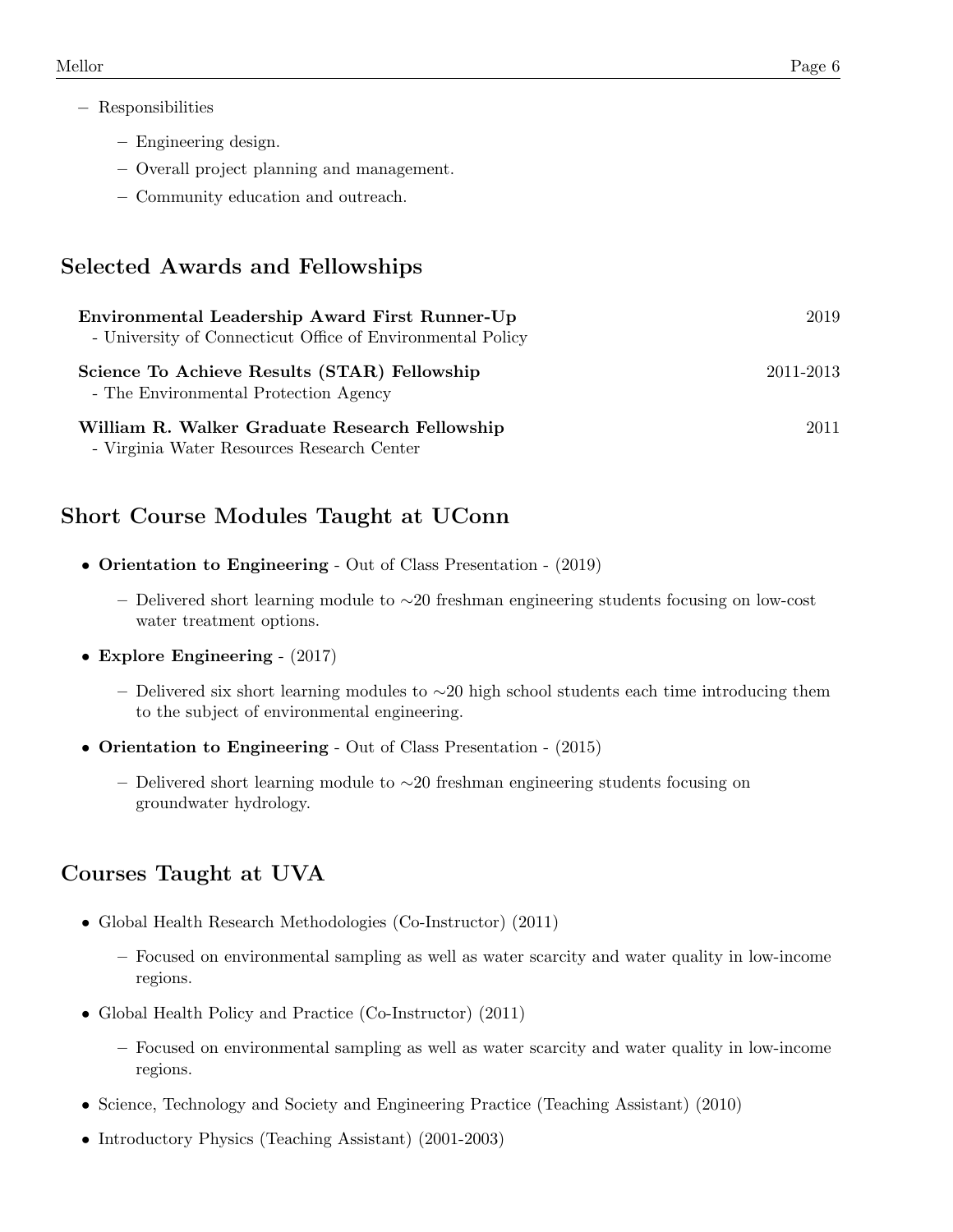#### Doctoral Student Major Advisor

- 1. Suganya Pandian (2017 Present)
- 2. Tara Walsh (2016 Present)
- 3. Sardorbek Musayev (2016 Present)
- 4. Yigrem Dingo (2015 2016)

#### Doctoral Student Associate Advisor

- 1. Jeffrey London (University of Bridgeport) (2018 Present)
- 2. Grant Bouchillon (2015 Present)
- 3. Abraham Geremew (Addis Ababa University) (2015 2019)

## Master's Student Associate Advisor

- 1. Brandon Holland (2019 Present)
- 2. Brian Cruz (2016 2017)

#### Funding History Highlights

| \$100,000 (PI) The Development of a Real-Time Decision Support Tool to             | 2019      |
|------------------------------------------------------------------------------------|-----------|
| Optimize Storm Recovery                                                            |           |
| - Eversource Energy Center                                                         |           |
| \$5,192 (Faculty Advisor) How to Best Improve Sanitation Methods in the            | 2018      |
| Peruvian Andes: Community-Led Total Sanitation and Citizen Science                 |           |
| - UConn IDEA Grant                                                                 |           |
| \$93,263 (PI) - Development and Demonstration of a Wireless mm-sized Soil Moisture | 2017-2018 |
| Sensor (MSMS) Package to Support Food Security in Developing Countries             |           |
| - Department Civil and Environmental Engineering - Infrastructure Initiative       |           |
| \$738,195 (Co-PI) - Environmental Engineering at the Forefront of Water Science,   | 2016-2019 |
| Policy and Education                                                               |           |
| - Department of Education - Graduate Assistance in Areas of National Need Program  |           |
| \$4.2 million (Senior Personnel) - Taming Water in Ethiopia - An Interdisciplinary | 2015-2021 |
| Approach to Improve Human Security in a Water-Dependent Emerging Region            |           |
| - NSF Partnerships for International Research and Education Program                |           |
| \$153,600 - Postdoctoral Research Fellowship                                       | 2013-2015 |
| - Yale Climate and Energy Institute - Yale University                              |           |
| \$126,000 - Science To Achieve Results (STAR) Fellowship                           | 2011-2014 |
| - The Environmental Protection Agency                                              |           |
| \$2,750 - William R. Walker Graduate Research Fellowship                           | 2011      |
| - Virginia Water Resources Research Center                                         |           |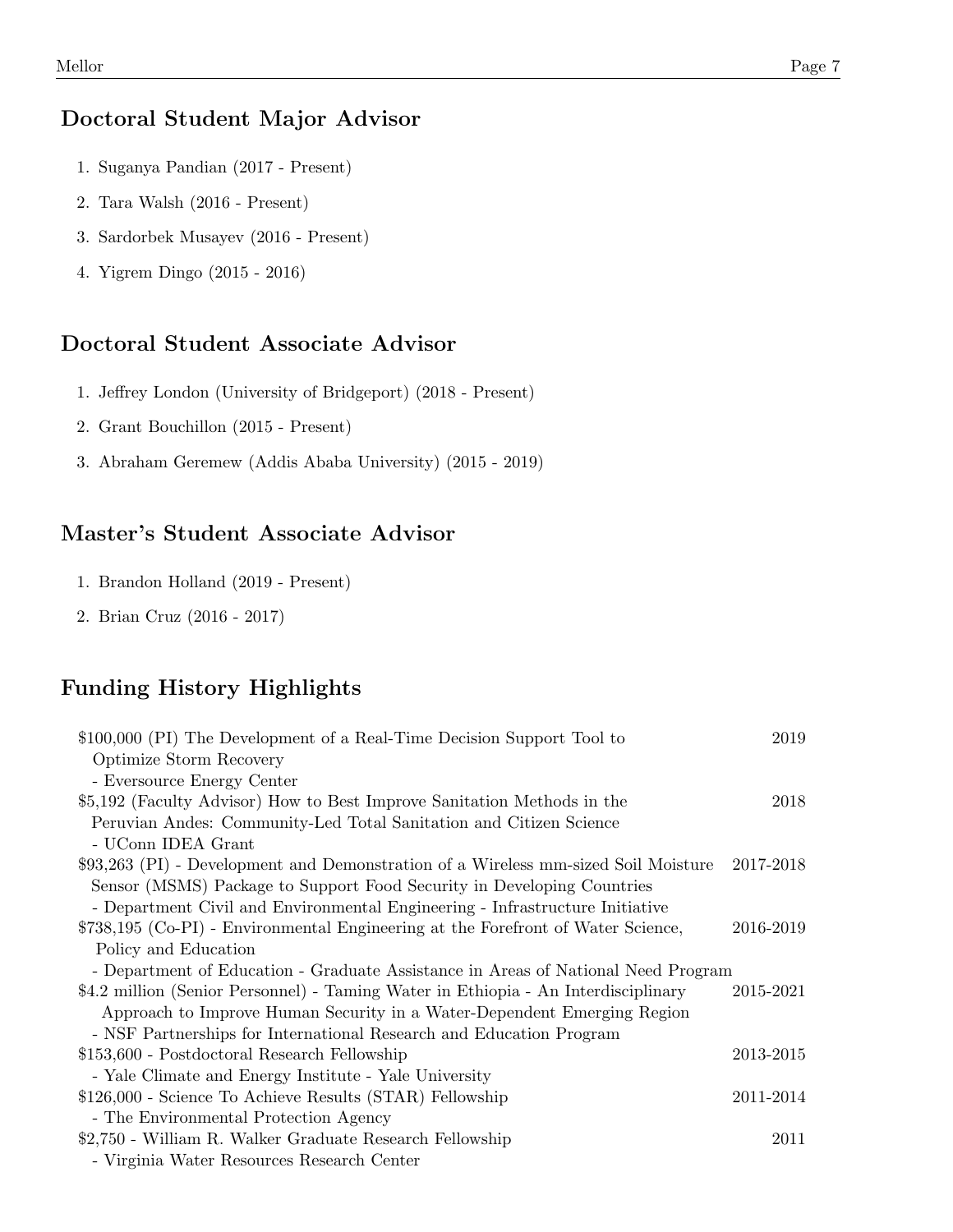# Peer-Reviewed Publications (<sup>∗</sup>Student Mentee)

- 1. Chacon-Hurtado, D., Kazerounian, K., Hertel, S., Mellor, J., Barry, J., Ravindran, T., (2020). "Engineering for Human Rights: The Theory and Practice of a Human Rights-Based Approach to Engineering ", Submitted to: Journal for Engineering Education.
- 2. Walsh, T.<sup>\*</sup>, Mellor, J.E. (2020). "Comparative life cycle assessment of four commonly used point-of-use water treatment technologies", Journal of Water, Sanitation and Hygiene for Development.
- 3. Walsh, T.\*, Wanik, D., Anagnostou, E.N., Mellor, J.E. (2020). "Estimated Time to Restoration of Hurricane Sandy in a Future Climate", Sustainability, 12 (16), ,pp. 6502.
- 4. Geremew, A.<sup>\*</sup>, Mengistie, B., Alemayehu, E., Lantagne, D., Mellor, J., Alemayehu, E., and Sahilu, G., (2019). "Consistent point-of-use water chlorination among households with unimproved water sources in Eastern Ethiopia: A longitudinal study using Waterguard and Bishan Gari in Kersa Health and Demographic Surveillance Site ", International Journal of Environmental Health Research, pp 1-16.
- 5. Geremew, A.<sup>\*</sup>, Mengistie, B., Mellor, J., Lantagne, D., Alemayehu, E., and Sahilu, G., (2018). "Appropriate household water treatment methods in Ethiopia: Household use and associated factors based on 2005, 2011 and 2016 EDHS data", Journal of Environmental Health and Preventive Medicine, 23(1), 46.
- 6. Walsh, T.\*, Layton, T., Wanik, D., Mellor, J.E., Geremew, S. (2018). "Agent Based Model to Estimate Time to Restoration of Storm-Induced Power Outages ", Infrastructures.
- 7. Geremew, A.\*, Mengistie, B., Alemayehu, E., Lantagne, D.S., Mellor, J.E., Geremew, S. (2018) "Point-of-use water chlorination among urban and rural households with under-five year children: A Comparative study in Kersa Health and Demographic Surveillance Site, Eastern Ethiopia", Journal of Water, Sanitation and Hygiene for Development. 8 (3). pp. 468-480.
- 8. Musayev, S.<sup>\*</sup>, Burgess, E.<sup>\*</sup>, Mellor, J.E. (2018). "A global performance assessment of rainwater harvesting under climate change." Resources Conservation and Recycling, 132(1), pp. 62-70.
- 9. Mellor, J.E., Kumpel, E., Ercumen, A., Zimmerman, J.B. (2016). "A Systems Approach to Climate, Water and Diarrhea in Hubli-Dharwad, India". Environmental Science & Technology, A  $50$   $(23)$ , pp.  $13042-13051$ .
- 10. Mellor, J.E., Levy, K., Zimmerman, J.B., Elliott, M., Bartram, J., Carlton, E., Clasen, T., Dillingham, R., Eisenberg, J., Guerrant, R., Lantagne, D., Mihelcic, J. and Nelson, K. (2016). "Planning for climate change: the need for mechanistic systems-based approaches to study climate change impacts on diarrheal diseases", Science of the Total Environment, 548, pp.82-90.
- 11. Mellor, J.E., Kallman, E.N., Oyanedel-Craver, V.A., Smith, J.A. (2014)."Comparison of Three Household Water Treatment Technologies in San Mateo Ixtatán, Guatemala", Journal of Environmental Engineering, 141(5), 0401-4085.
- 12. Mellor, J.E., Abebe, L., Ehdaie, B., Dillingham, R.A., Smith, J.A. (2014)."Modeling the Sustainability of a Ceramic Water Filter Intervention", Water Research, 49, pp. 286-299.
- 13. Mellor, J.E., Smith, J.A., Samie, A., and Dillingham, R.A. (2013). "Coliform Sources and Mechanisms for Regrowth in Household Drinking Water in Limpopo, South Africa", Journal of Environmental Engineering, 139(9), pp. 1152 - 1161.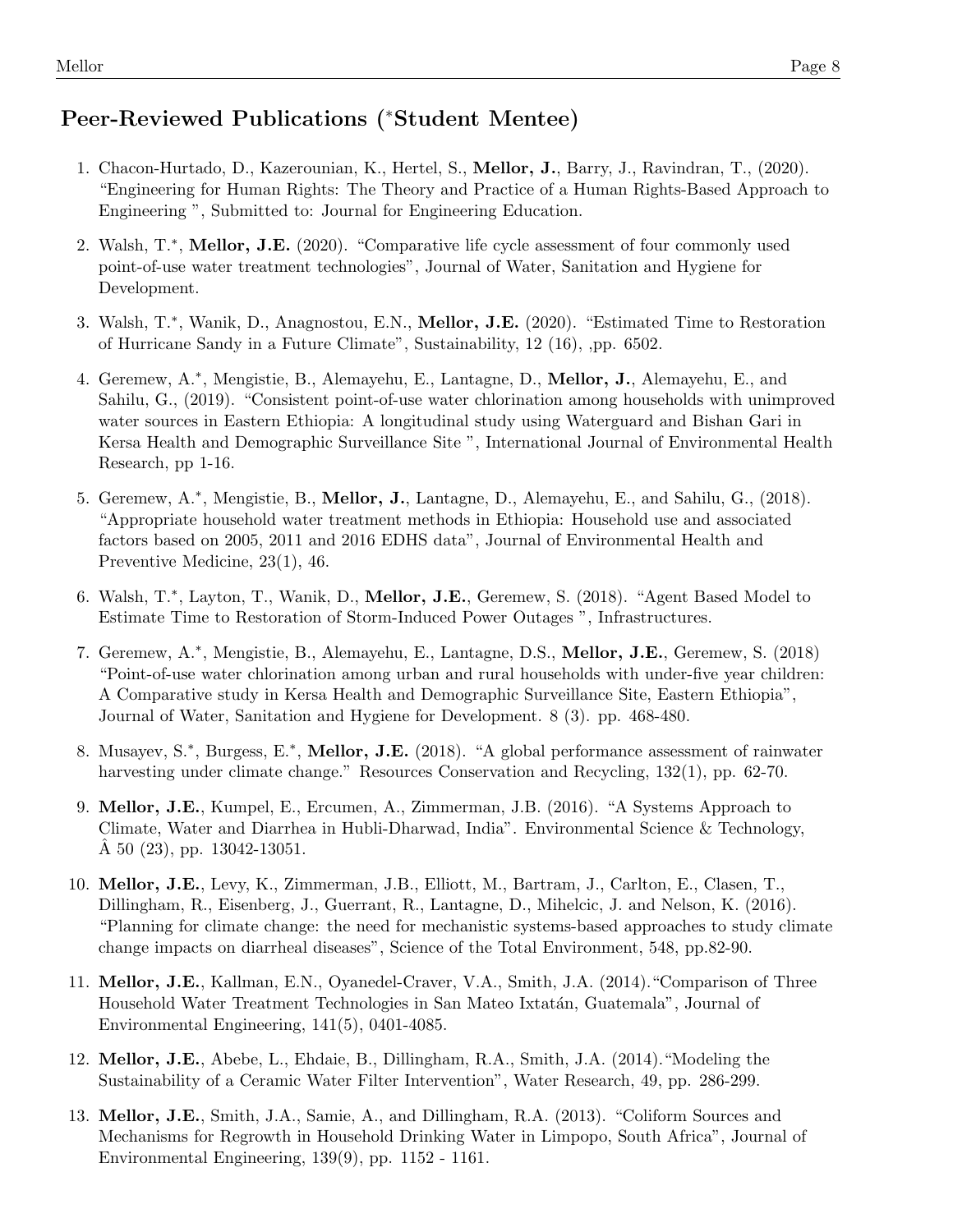- 14. Demarest, J.B., Pagsuyoin, S.A., Learmonth G.P., Mellor, J.E., Dillingham, R.A. (2013). "Development of a Spatial and Temporal Agent-based Model for Studying Water and Health Relationships: the Case Study of Two Villages in Limpopo, South Africa" Journal of Artificial Societies and Social Simulation. 16 (4) 3.
- 15. Mellor, J.E., Smith, J.A., Learmonth, G.P., Netshandama, V.O., Dillingham, R.A., (2012)."Modeling the Complexities of Water, Hygiene, and Health in Limpopo Province, South Africa", Environmental Science & Technology, 46 (24), pp. 13512 - 13520.
- 16. Mellor, J.E., Mihelcic J.M., and Watkins D.W. (2012). "Rural water usage in East Africa: Does collection effort really impact basic access?". Waterlines, 31:3, pp. 215-225.
- 17. The CLAS Collaboration (S. Niccolai et al.). (2006). "Search for the  $\Theta$ + Pentaquark in the  $\gamma$ d  $\rightarrow$ ΛnK+ Reaction Measured with CLAS." Physical Review Letters. 97:032001.
- 18. Crabb, D. G. on behalf of the UVA Polarized Target Group (Day, D. B., Fomin, N., Hill, C., McKee, P., Mellor, J., Pierce, J. and Wright, J.) (2004). "Polarization in radiation-doped butanol and CD2" Nuclear Instruments and Methods in Physics Research Section A: Accelerators, Spectrometers, Detectors and Associated Equipment. 526(1), pp. 56-59.

#### Conference Presentations (<sup>∗</sup>Student Mentee)

- 1. Walsh T.<sup>\*</sup>, Layton T., Wanik D. and Mellor, J., (2019). "Development of an Agent Based Model to Estimate and Reduce Time to Restoration of Storm-Induced Power Outages", Women in Data Science Central Mass Conference, Worcester, MA, March 4.
- 2. Dokou, Z., Khadim, F.K., Zhou, W., Flamig, Z., Moges, M., Tilahn, S., Azage, M., Moges, S., Li, B., Mellor, J., Wang, G., Bagtzoglou, A., Hong, Y., Anagnostou, E. (2018). "Citizen Science at the Source of the Blue Nile: Promoting Public Participation in Science for Ensuring Food and Water Security in Ethiopia", American Geophysical Union Fall Meeting 2018, Washington D.C., December 10-14.
- 3. Walsh T.<sup>\*</sup>, Layton T., Wanik D. and Mellor, J., (2017). Development of an Agent Based Model to Estimate and Reduce Time to Restoration of Storm-Induced Power Outages, American Geophysical Union Fall Meeting 2017, New Orleans, LA, December 11-17.
- 4. Mellor, J.E. (Invited), "Systems Approaches to Study Water, Climate and Health", Presented at 2016 World Environmental & Water Resources Congress, West Palm Beach, FL, 22-26 May.
- 5. Mellor, J.E., Zimmerman, J, (2015), "A mechanistic systems approach to water and diarrhea under climate change", Presented at 2015 AEESP Conference, New Haven, CT, 13-16 June.
- 6. Mellor, J.E., Zimmerman, J, (2014), "A Systems Approach to Climate, Water and Diarrhea in Hubli-Dharward, India", Abstract 13401 presented at 2014 Fall Meeting, AGU, San Francisco, CA, 15-19 Dec.
- 7. Mellor, J.E., Burt, Z., Ercumen, A., Kumpel, E., Zimmerman, J.B., Nelson, K.L. (2014), "A Systems Approach to Climate, Water and Diarrhea in Hubli-Dharward, India ", presented at Water and Health Conference: Where Science Meets Policy, University of North Carolina at Chapel Hill, Chapel Hill, NC, 13-17 Oct.
- 8. Mellor, J.E. (2013), "Modeling the Sustainability of a Ceramic Filter Intervention in Limpopo Province, South Africa", presented at Water and Health Conference: Science, Policy and Innovation, University of North Carolina at Chapel Hill, Chapel Hill, NC, 14-18 Oct.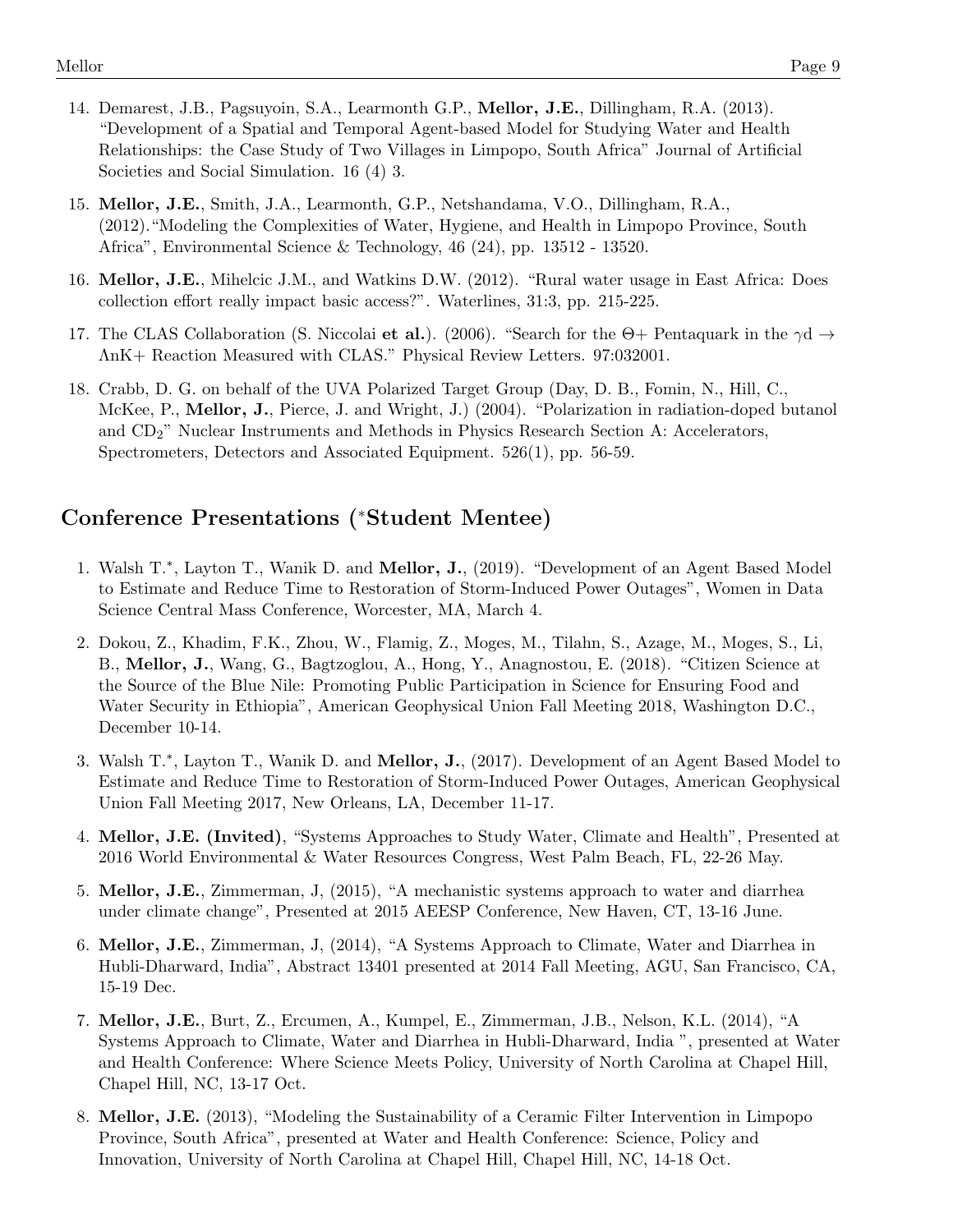- 9. Mellor, J.E. (2013), "What Works Best in Diarrheal Disease Prevention: Evidence from Rural Uganda", presented at Water and Health Conference: Science, Policy and Innovation, University of North Carolina at Chapel Hill, Chapel Hill, NC, 14-18 Oct.
- 10. Mellor, J.E., Smith, J.A., Learmonth, G.P., Netshandama, V.O., Dillingham, R.A., (2012), "Modeling the Complexities of Water and Hygiene in Limpopo Province South Africa", Abstract H21E-1220 presented at 2012 Fall Meeting, AGU, San Francisco, CA, 3-7 Dec.
- 11. Mellor, J.E., Smith, J.A., Dillingham, R.A.,(2012), "Pathogen Sources and Mechanisms for Regrowth in Household Drinking Water in Limpopo, South Africa", Presentation Number LB-185 presented at the American Society of Tropical Medicine and Hygiene Annual Meeting, Atlanta, GA, 11-15 Nov.
- 12. Mellor, J.E. (2012), "Modeling the Complexities of Water, Hygiene and Sanitation in Limpopo Province South Africa", presented at Water and Health Conference: Science, Policy and Innovation, University of North Carolina at Chapel Hill, Chapel Hill, NC, 29 Oct - 2 Nov.
- 13. Mellor, J.E. (2011), "Water, Hygiene and Sanitation in Limpopo Province South Africa", presented at Symposium on Opportunistic Infections Parasitology and Medicinal Plants, University of Venda, Thohoyandou, South Africa, 29 July.

## Session Organizer

- 1. Moderator: "Planning for Climate Resilience: Water and Land", 2015 AEESP Research and Education Conference, Yale University, New Haven, CT, 13-16 June 2015.
- 2. Convener: "Climate Change and Diarrheal Disease", Side Event at the Water and Health Conference: Where Science Meets Policy, University of North Carolina at Chapel Hill, Chapel Hill, NC, 13-17 Oct 2014.
- 3. Convener: "Climate Change and Waterborne Diseases", Side Event at the Water Microbiology Conference, University of North Carolina at Chapel Hill, Chapel Hill, NC, 18 - 21 May 2015.

## Invited Talks

- 1. Mellor, J.E., (2017) "Systems Approaches to Improve Health Under Climate Change", Wesleyan University, Middletown, CT, 26 April.
- 2. Mellor, J.E., (2016) "Systems Approaches for Climate Adaptation in Low-Income Regions ", University of Rhode Island, South Kingstown, RI, 2 December.
- 3. Mellor, J.E., (2016) "Systems Approaches to Improve Water Security and Health", Instytut Podstaw Chemii Żywności, Politechnika Łódźka, Łódź, Poland, 22 November.
- 4. Mellor, J.E., (2015) "A mechanistic systems approach to water and health under climate change", University of Massachusetts - Amherst, Amherst, MA, 6 November.
- 5. Mellor, J.E. (Keynote) (2014), "The Complexities of Water, Health and Climate ", presented at D80 Conference, Michigan Technological University, Houghton, MI, 11 Oct.
- 6. Mellor, J.E. (2014), "The Secluded Scientist: Communicating Science to a Wider World", presented at Boost BioTech Meeting, Lódź, Poland, 24 Apr.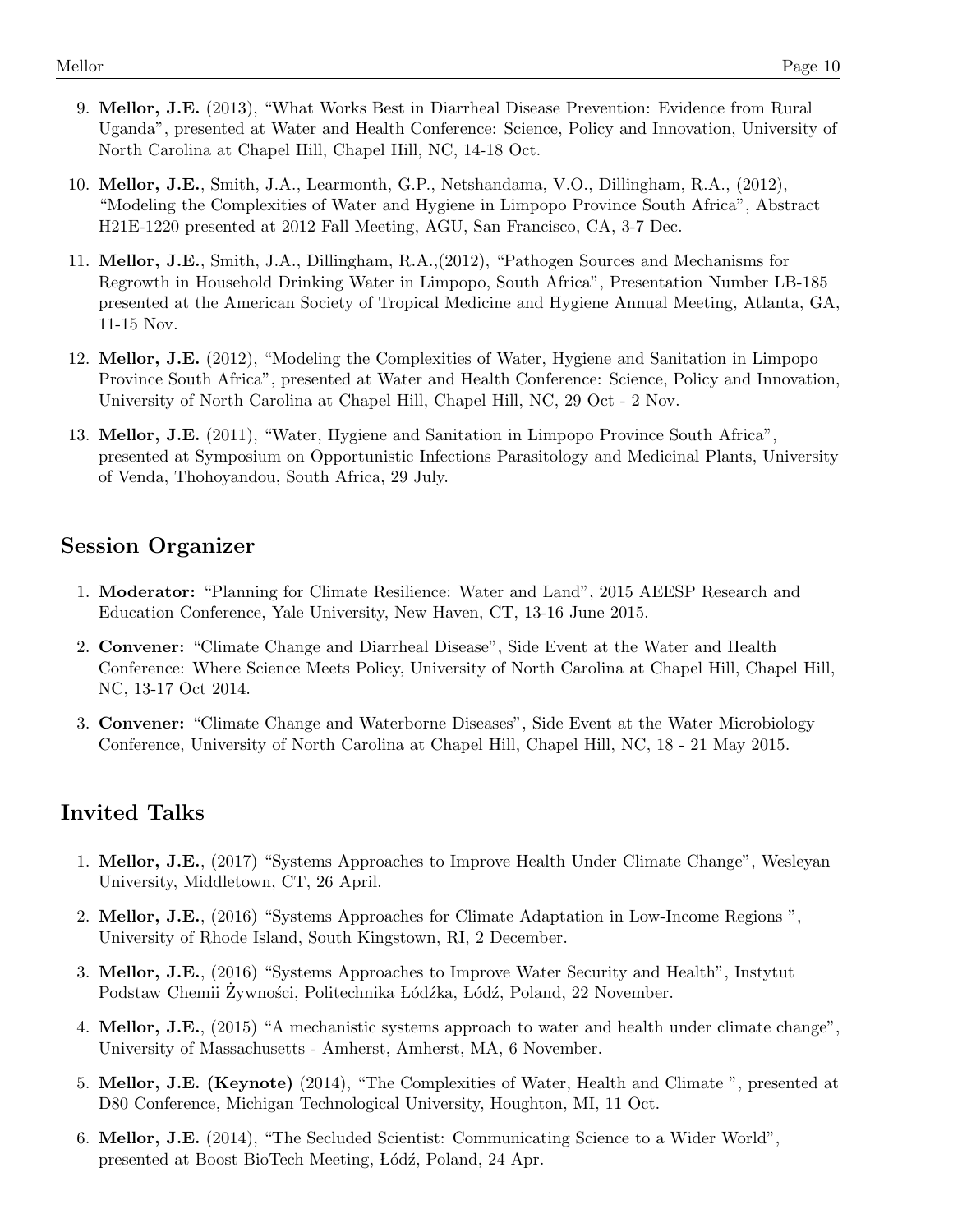7. Mellor, J.E. (2014), "Water and Climate Change in Africa", panelist at Sankofa54: African Empowerment Conference, Yale University, New Haven, CT, 5 Apr.

# On-Campus Talks

- 1. Mellor, J.E., (2018) "Systems Approaches to Improve Health Under Climate Change", Rowe Scholars Dinner, Storrs, CT, 22 March.
- 2. Mellor, J.E., (2016) "A mechanistic systems approach to water and health under climate change", Department of Animal Science, Storrs, CT, 12 February.

# Peer Reviewer

- 1. Environmental Science & Technology
- 2. Water Research
- 3. Journal of Environmental Engineering
- 4. Journal of Water and Health
- 5. Journal of Water, Sanitation and Hygiene for Development
- 6. Journal of Infectious Diseases
- 7. Global Policy
- 8. African Journal of Environmental Science and Technology
- 9. Science of the Total Environment
- 10. WHO South-East Asia Journal of Public Health
- 11. International Journal of Environmental Research and Public Health
- 12. Water
- 13. Environmental Engineering Science

# Media and Other Publications Highlights

- 1. Aldrich, A. (2019) "Engineering for Human Rights". UConn Today. <https://today.uconn.edu/school-stories/engineering-human-rights/>.
- 2. Garvey, J. (2016) "Improving the Water Supply in a Drought-Stricken Village". UConn Today. [https://today.uconn.edu/2016/02/](https://today.uconn.edu/2016/02/improving-the-water-supply-in-a-drought-stricken-village/) [improving-the-water-supply-in-a-drought-stricken-village/](https://today.uconn.edu/2016/02/improving-the-water-supply-in-a-drought-stricken-village/).

# Research Experience Highlights

#### Life-cycle Analysis of point-of-use water treatment options

University of Connecticut 2019

- 
- − Advising PhD student to develop a lifecycle analysis of point-of-use water treatment options for developing countries.

Improving food security in rural Ethiopia Bahir Dar, Ethiopia Bahir Dar, Ethiopia University of Connecticut 2016 - Present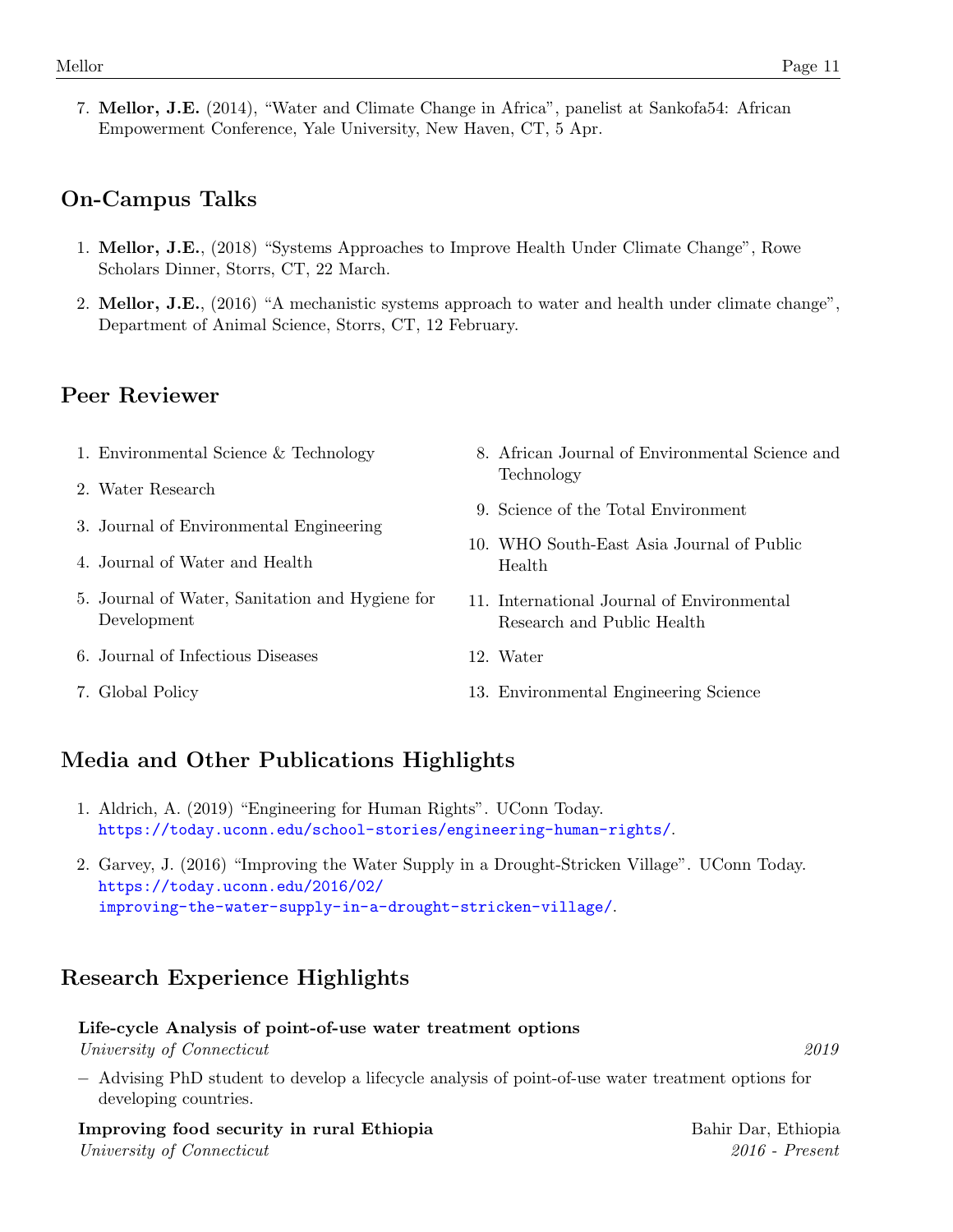− Advising PhD student in the development of a novel Agent-Based Model (ABM) to study how the use of seasonal hydroclimatological forecasts might improve food security in rural Ethiopia.

|  | Storm restoration in Connecticut | Connecticut |
|--|----------------------------------|-------------|
|  |                                  |             |

University of Connecticut 2016 - Present

− Advising PhD student in the development of an Agent-Based Model (ABM) to simulate electric power restoration following storm events in Connecticut. Following up with a study of how climate change enhanced storms are likely to influence restoration times to study system resiliency.

| Impacts of climate variability on water quality in Ethiopia | Bahir Dar, Ethiopia |
|-------------------------------------------------------------|---------------------|
| University of Connecticut                                   | $2015$ - Present    |

− Led team of student researchers to study the impacts of seasonal variability of water quality and accessibility in rural Ethiopia.

#### Ceramic Water Filters Connecticut

University of Connecticut 2015 - Present

− Advising PhD student to develop a novel means of silver nanoparticle application for point-of-use water treatment filters. Analytical techniques include IDEXX E. coli concentration measurements and atomic absorption spectrometry.

| Climate change impacts on intermittent water supplies | Hubli-Dharwad, India |
|-------------------------------------------------------|----------------------|
| <i>Yale University</i>                                | 2013-2014            |

− Developed novel ABM to study the impacts that climate change is likely to have on coliform concentrations in an intermittent municipal water supply.

| Development of an ABM for drinking water contamination | Limpopo, South Africa |
|--------------------------------------------------------|-----------------------|
| University of Virginia                                 | 2009-2013             |

− Developed a novel agent-based model (ABM) to study the complexities of water source contamination and resulting illness. This risk assessment can be used to prioritize interventions in the face of uncertainty.